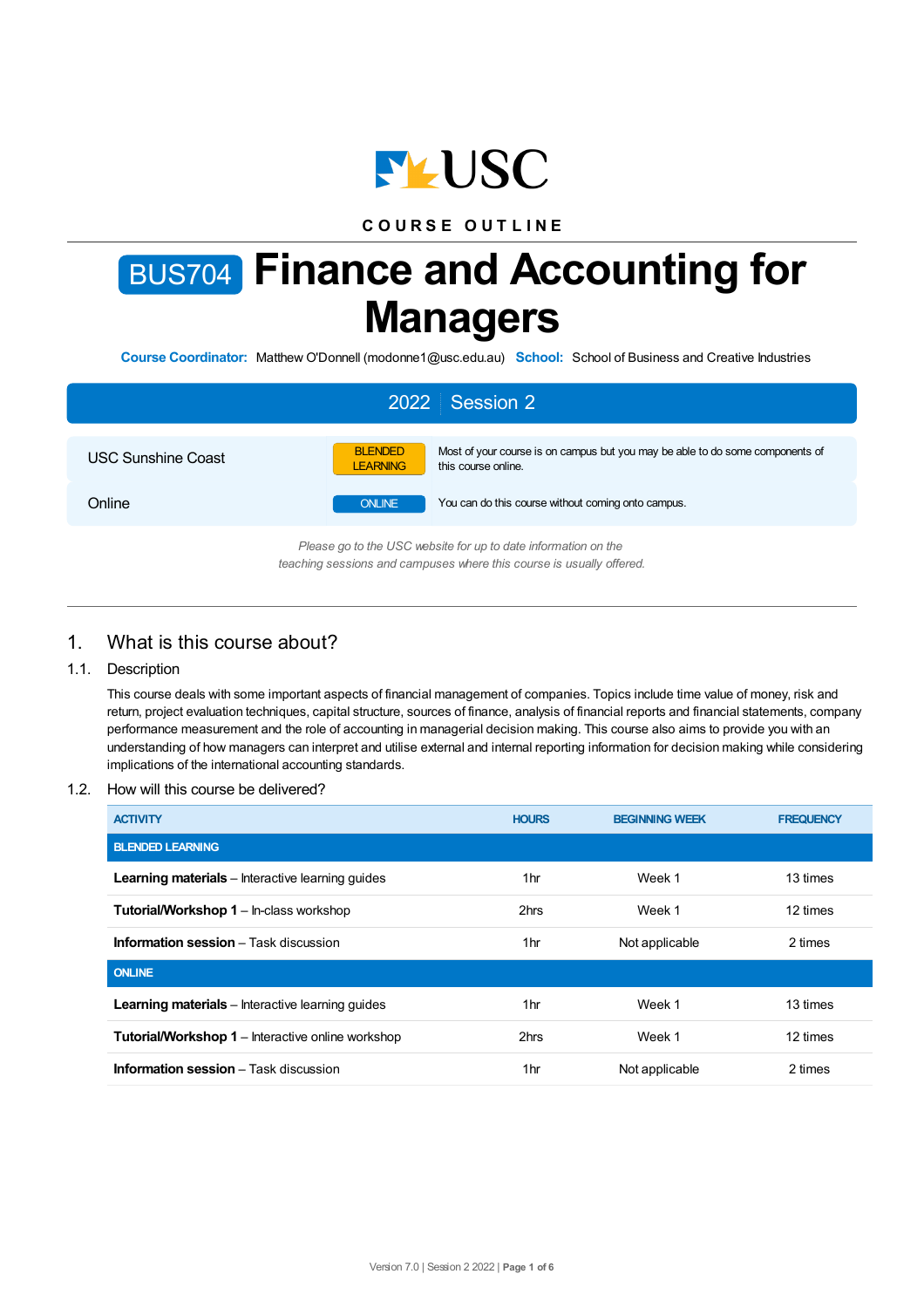#### 1.3. Course Topics

- 1. Introduction to corporate finance
- 2. Time value of money and applications
- 3. Project evaluation
- 4. Risk and return
- 5. Sources of finance
- 6. Capital structure
- 7. Introduction to accounting
- 8. External financial reports
- 9. Financial statement analysis
- 10. Management accounting
- 11. Performance measurement
- 12. Accounting for decision making

## 2. What level is this course?

#### 700 Level (Specialised)

Demonstrating a specialised body of knowledge and set of skills for professional practice or further learning. Advanced application of knowledge and skills in unfamiliar contexts.

## 3. What is the unit value of this course?

12 units

# 4. How does this course contribute to my learning?

| <b>COURSE LEARNING OUTCOMES</b> |                                                                                                                | <b>GRADUATE QUALITIES MAPPING</b>                                      | <b>PROFESSIONAL STANDARD MAPPING</b>                                                           |  |  |
|---------------------------------|----------------------------------------------------------------------------------------------------------------|------------------------------------------------------------------------|------------------------------------------------------------------------------------------------|--|--|
|                                 | On successful completion of this course, you<br>should be able to                                              | Completing these tasks successfully will<br>contribute to you becoming | Association to Advance Collegiate Schools of<br><b>Business</b>                                |  |  |
| 〔1                              | Explain and analyse the role of time<br>value of money in project evaluation                                   | Knowledgeable<br>Creative and critical thinker                         | PC1.1 - Written Communication<br>PC3 - Creative and Critical Thinking<br>PC6 - Career-adaptive |  |  |
| $\left( 2\right)$               | Describe and analyse the sources of<br>finance in the context of financial<br>management of a company.         | Knowledgeable<br>Creative and critical thinker                         | PC1.1 - Written Communication<br>PC6 - Career-adaptive                                         |  |  |
| 3                               | Explain the role of capital structure in the<br>context of financial management of a<br>company.               | Knowledgeable<br>Empowered                                             | PC1.1 - Written Communication<br>PC3 - Creative and Critical Thinking                          |  |  |
|                                 | Analyse the impact of diversity of<br>regulation on accounting concepts and<br>methods.                        | Creative and critical thinker<br>Empowered                             | PC1.1 - Written Communication<br>PC3 - Creative and Critical Thinking                          |  |  |
| 6                               | Analyse financial reports, specifically<br>the balance sheet, income statement<br>and statement of cash flows. | Knowledgeable<br>Creative and critical thinker                         | PC1.1 - Written Communication<br>PC3 - Creative and Critical Thinking<br>PC6 - Career-adaptive |  |  |
| $\boxed{6}$                     | Discuss the internal management<br>reporting functions and the impact of<br>business globalisation.            | Knowledgeable<br>Empowered<br>Engaged                                  | PC6 - Career-adaptive                                                                          |  |  |

# 5. Am Ieligible to enrol in this course?

Refer to the USC [Glossary](https://www.usc.edu.au/about/policies-and-procedures/glossary-of-terms-for-policy-and-procedures) of terms for definitions of "pre-requisites, co-requisites and anti-requisites".

#### 5.1. Pre-requisites

Enrolled in any PGRD Program

#### 5.2. Co-requisites

Not applicable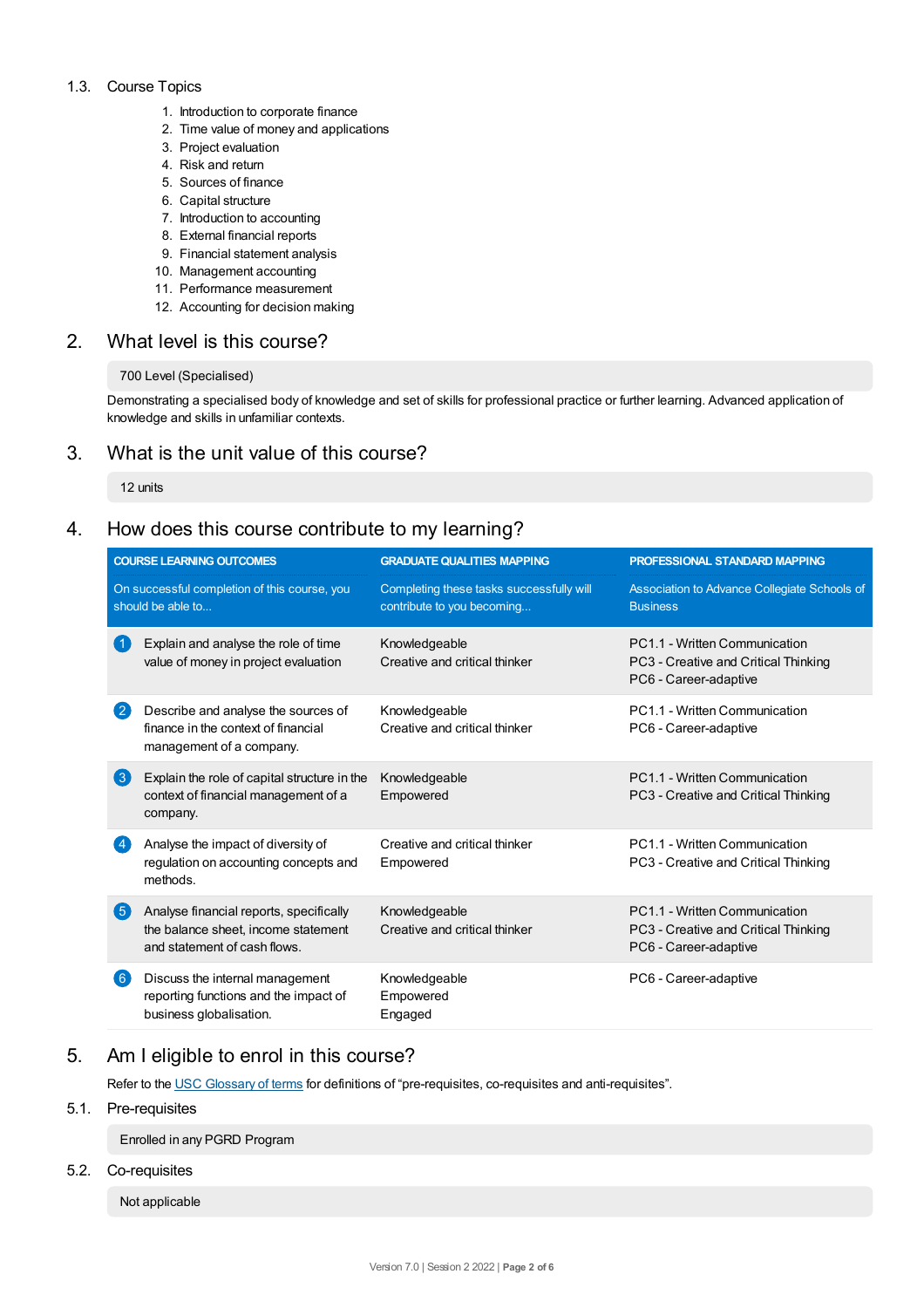#### 5.3. Anti-requisites

MBA713 or EMB763 or ACC511

## 5.4. Specific assumed prior knowledge and skills (where applicable)

Not applicable

# 6. How am Igoing to be assessed?

# 6.1. Grading Scale

Standard Grading (GRD)

High Distinction (HD), Distinction (DN), Credit (CR), Pass (PS), Fail (FL).

## 6.2. Details of early feedback on progress

Students encouraged to submit drafts before submission date for feedback.

#### 6.3. Assessment tasks

| <b>DELIVERY</b><br><b>NODE</b> | <b>TASK</b><br>NO. | <b>ASSESSMENT</b><br><b>PRODUCT</b> | <b>INDIVIDUAL</b><br><b>OR GROUP</b> | <b>WEIGHTING</b><br>$\frac{9}{6}$ | <b>WHAT IS THE</b><br><b>DURATION /</b><br><b>LENGTH?</b> | <b>WHEN SHOULD I</b><br><b>SUBMIT?</b> | <b>WHERE SHOULD I</b><br><b>SUBMIT IT?</b>                               |
|--------------------------------|--------------------|-------------------------------------|--------------------------------------|-----------------------------------|-----------------------------------------------------------|----------------------------------------|--------------------------------------------------------------------------|
| All                            | 1                  | Case Study                          | Individual                           | 50%                               | 2000 words<br>(excluding<br>references)                   | Week 4                                 | Online Assignment<br>Submission with<br>plagiarism check and<br>in class |
| All                            | 2                  | Report                              | Individual                           | 50%                               | 2000 words<br>(excluding<br>references)                   | Week 7                                 | Online Assignment<br>Submission with<br>plagiarism check                 |

#### **All - Assessment Task 1:** Case Study

| <b>GOAL:</b>     | To develop a deeper understanding of the role of time value of money, project evaluation, and risk and return in the context<br>of financial management of a company |                                                                                                                                                                                                                                            |                                     |  |  |  |  |  |
|------------------|----------------------------------------------------------------------------------------------------------------------------------------------------------------------|--------------------------------------------------------------------------------------------------------------------------------------------------------------------------------------------------------------------------------------------|-------------------------------------|--|--|--|--|--|
| <b>PRODUCT:</b>  |                                                                                                                                                                      | Case Study                                                                                                                                                                                                                                 |                                     |  |  |  |  |  |
| <b>FORMAT:</b>   |                                                                                                                                                                      | This assessment task requires the student to present a comprehensive analysis of the assigned case study. The case<br>study report will include a title page, introduction, analysis section and a conclusion and recommendations section. |                                     |  |  |  |  |  |
| <b>CRITERIA:</b> | No.                                                                                                                                                                  |                                                                                                                                                                                                                                            | <b>Learning Outcome</b><br>assessed |  |  |  |  |  |
|                  |                                                                                                                                                                      | Analysis of the relevant company specific financial information                                                                                                                                                                            | $\left( 2 \right)$                  |  |  |  |  |  |
|                  | 2                                                                                                                                                                    | Application of time value of money, project evaluation, and risk and return concepts                                                                                                                                                       | 026                                 |  |  |  |  |  |
|                  | 3                                                                                                                                                                    | Reasoned conclusions and recommendations                                                                                                                                                                                                   | $(2)$ $(3)$                         |  |  |  |  |  |
|                  | 4                                                                                                                                                                    | Professional communication, presentation and referencing                                                                                                                                                                                   | 2 <sub>1</sub>                      |  |  |  |  |  |
|                  |                                                                                                                                                                      |                                                                                                                                                                                                                                            |                                     |  |  |  |  |  |

#### **All - Assessment Task 2:** Financial Analysis Report

| <b>GOAL:</b>    | To enable students to prepare a report that presents the analysis of the financial statement of an organisation and<br>evaluates the financial position and performance of the organisation.                                                                                                                                                           |
|-----------------|--------------------------------------------------------------------------------------------------------------------------------------------------------------------------------------------------------------------------------------------------------------------------------------------------------------------------------------------------------|
| <b>PRODUCT:</b> | Report                                                                                                                                                                                                                                                                                                                                                 |
| <b>FORMAT:</b>  | This assessment task requires the student to analyse the financial position and performance of an organisation of which<br>the financial reports are publicly available for the last five financial years The report should present and justify the analysis<br>undertaken and include recommendations for the ongoing operations of the organisation. |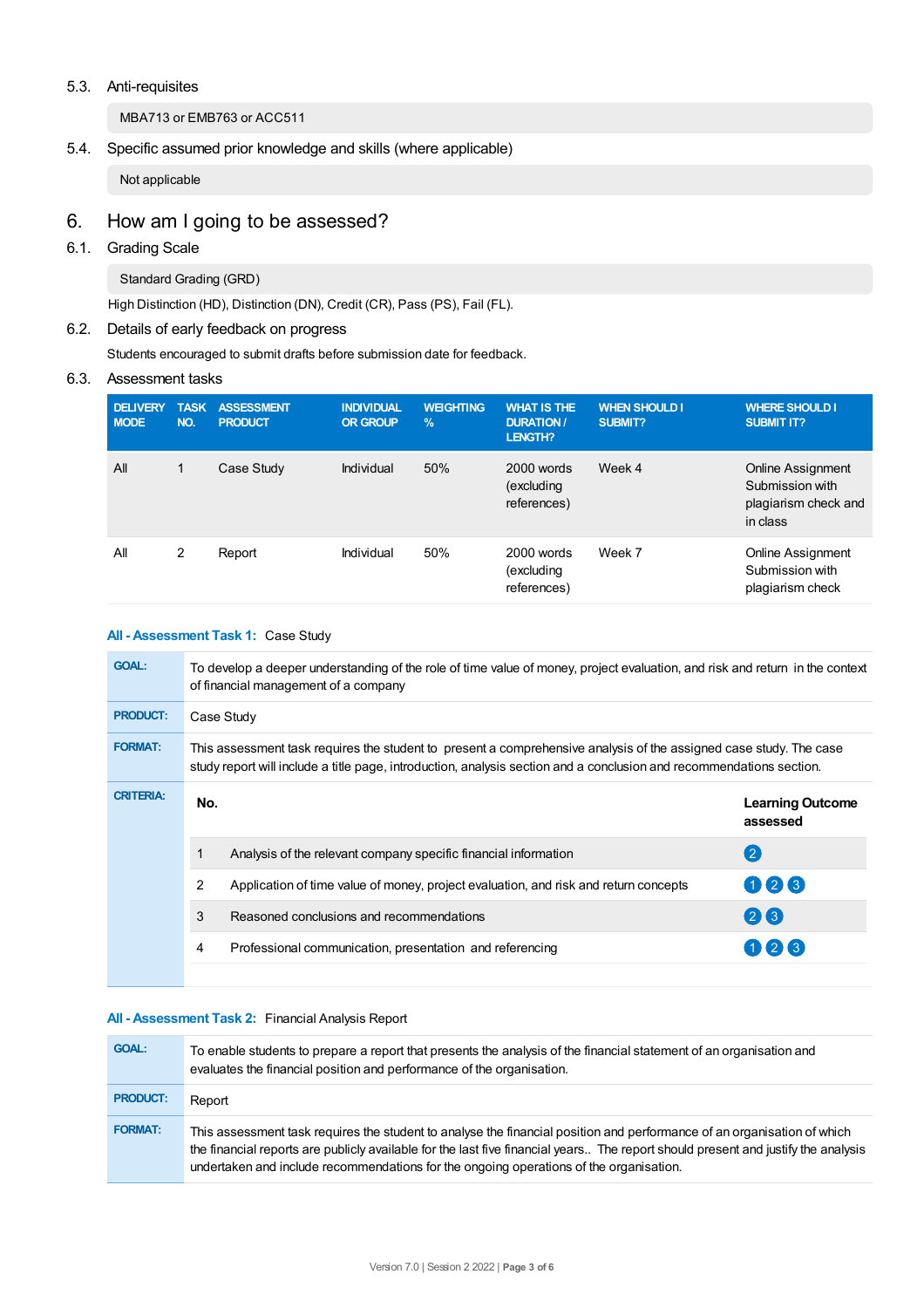| <b>CRITERIA:</b> | No. |                                                                              | <b>Learning Outcome</b><br>assessed |
|------------------|-----|------------------------------------------------------------------------------|-------------------------------------|
|                  |     | Identification and application of appropriate financial analysis techniques. | $\overline{5}$                      |
|                  | 2   | Critical analysis of financial information                                   | 46                                  |
|                  | 3   | Effective professional communication skills                                  | 46                                  |
|                  |     |                                                                              |                                     |

# 7. Directed study hours

A 12-unit course will have total of 150 learning hours which will include directed study hours (including online if required), self-directed learning and completion of assessable tasks. Directed study hours may vary by location. Student workload is calculated at 12.5 learning hours per one unit.

# 8. What resources do I need to undertake this course?

Please note: Course information, including specific information of recommended readings, learning activities, resources, weekly readings, etc. are available on the course Canvas site– Please log in as soon as possible.

#### 8.1. Prescribed text(s) or course reader

Please note that you need to have regular access to the resource(s) listed below. Resources may be required or recommended.

| <b>REQUIRED?</b> | <b>AUTHOR</b>                                                                                    | <b>YEAR TITLE</b>     | <b>EDITION</b> | <b>PUBLISHER</b> |
|------------------|--------------------------------------------------------------------------------------------------|-----------------------|----------------|------------------|
|                  | Recommended Graham Peirson, Rob<br>Brown, Stephen Andrew<br>Easton, Sean<br>Pinder, Peter Howard | 2014 Business Finance | 12             | McGraw Hill      |

#### 8.2. Specific requirements

Not applicable

# 9. How are risks managed in this course?

Health and safety risks for this course have been assessed as low. It is your responsibility to review course material, search online, discuss with lecturers and peers and understand the health and safety risks associated with your specific course of study and to familiarise yourself with the University's general health and safety principles by reviewing the online [induction](https://online.usc.edu.au/webapps/blackboard/content/listContentEditable.jsp?content_id=_632657_1&course_id=_14432_1) training for students, and following the instructions of the University staff.

# 10. What administrative information is relevant to this course?

## 10.1. Assessment: Academic Integrity

Academic integrity is the ethical standard of university participation. It ensures that students graduate as a result of proving they are competent in their discipline. This is integral in maintaining the value of academic qualifications. Each industry has expectations and standards of the skills and knowledge within that discipline and these are reflected in assessment.

Academic integrity means that you do not engage in any activity that is considered to be academic fraud; including plagiarism, collusion or outsourcing any part of any assessment item to any other person. You are expected to be honest and ethical by completing all work yourself and indicating in your work which ideas and information were developed by you and which were taken from others. You cannot provide your assessment work to others. You are also expected to provide evidence of wide and critical reading, usually by using appropriate academic references.

In order to minimise incidents of academic fraud, this course may require that some of its assessment tasks, when submitted to Canvas, are electronically checked through Turnitin. This software allows for text comparisons to be made between your submitted assessment item and all other work to which Turnitin has access.

#### 10.2. Assessment: Additional Requirements

Eligibility for Supplementary Assessment

Your eligibility for supplementary assessment in a course is dependent of the following conditions applying:

The final mark is in the percentage range 47% to 49.4% The course is graded using the Standard Grading scale You have not failed an assessment task in the course due to academic misconduct